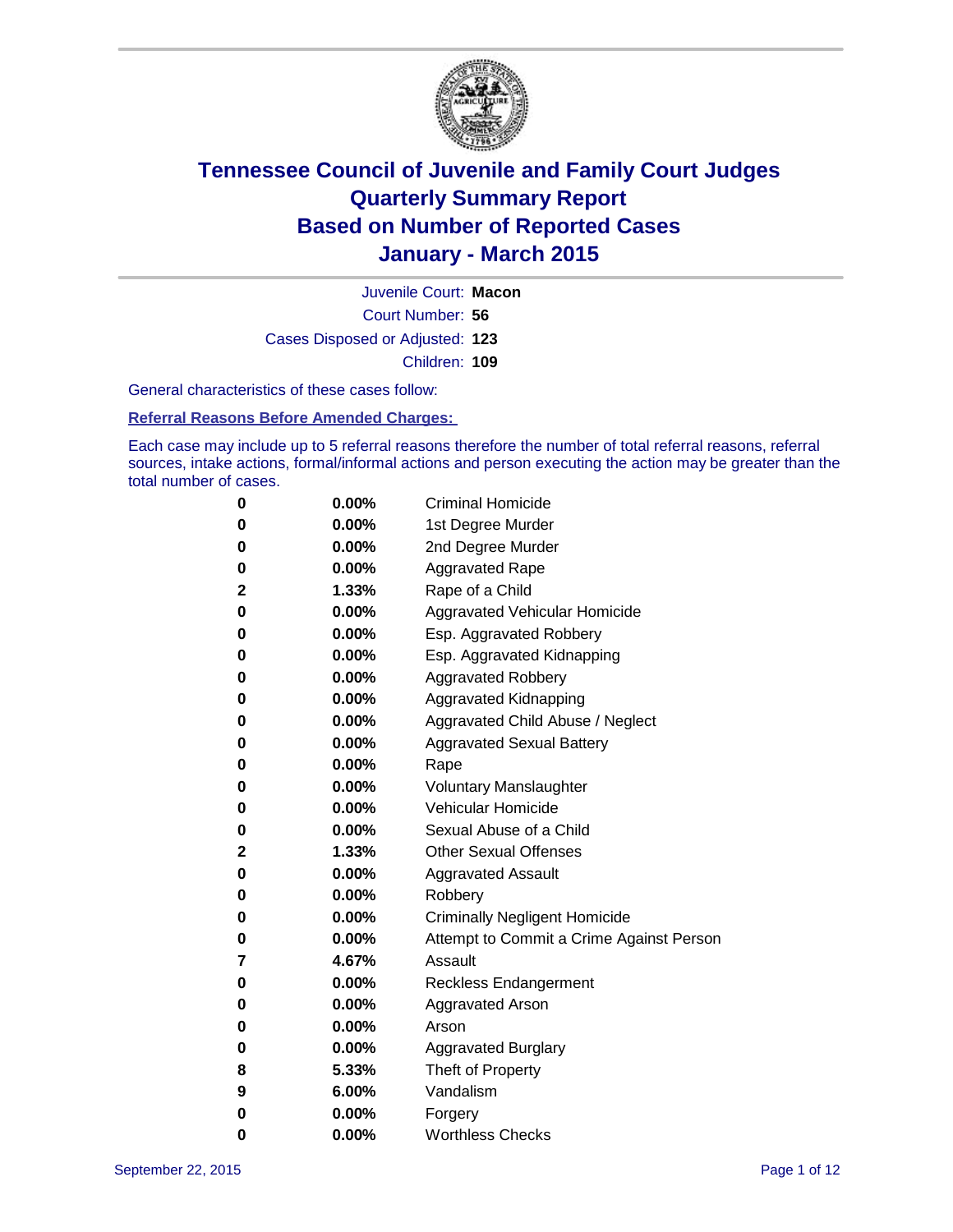

Court Number: **56** Juvenile Court: **Macon** Cases Disposed or Adjusted: **123** Children: **109**

#### **Referral Reasons Before Amended Charges:**

Each case may include up to 5 referral reasons therefore the number of total referral reasons, referral sources, intake actions, formal/informal actions and person executing the action may be greater than the total number of cases.

| 0        | 0.00%  | Illegal Possession / Fraudulent Use of Credit / Debit Cards |
|----------|--------|-------------------------------------------------------------|
| 0        | 0.00%  | <b>Burglary</b>                                             |
| 0        | 0.00%  | Unauthorized Use of a Vehicle                               |
| 0        | 0.00%  | <b>Cruelty to Animals</b>                                   |
| 0        | 0.00%  | Sale of Controlled Substances                               |
| 1        | 0.67%  | Other Drug Offenses                                         |
| 8        | 5.33%  | <b>Possession of Controlled Substances</b>                  |
| 0        | 0.00%  | <b>Criminal Attempt</b>                                     |
| 0        | 0.00%  | Carrying Weapons on School Property                         |
| 0        | 0.00%  | Unlawful Carrying / Possession of a Weapon                  |
| 0        | 0.00%  | <b>Evading Arrest</b>                                       |
| 0        | 0.00%  | Escape                                                      |
| 0        | 0.00%  | Driving Under Influence (DUI)                               |
| 2        | 1.33%  | Possession / Consumption of Alcohol                         |
| 0        | 0.00%  | Resisting Stop, Frisk, Halt, Arrest or Search               |
| 0        | 0.00%  | <b>Aggravated Criminal Trespass</b>                         |
| 0        | 0.00%  | Harassment                                                  |
| 0        | 0.00%  | Failure to Appear                                           |
| 0        | 0.00%  | Filing a False Police Report                                |
| 0        | 0.00%  | <b>Criminal Impersonation</b>                               |
| 3        | 2.00%  | <b>Disorderly Conduct</b>                                   |
| 7        | 4.67%  | <b>Criminal Trespass</b>                                    |
| 1        | 0.67%  | <b>Public Intoxication</b>                                  |
| $\bf{0}$ | 0.00%  | Gambling                                                    |
| 18       | 12.00% | <b>Traffic</b>                                              |
| 0        | 0.00%  | <b>Local Ordinances</b>                                     |
| 0        | 0.00%  | Violation of Wildlife Regulations                           |
| 0        | 0.00%  | Contempt of Court                                           |
| 7        | 4.67%  | Violation of Probation                                      |
| 0        | 0.00%  | Violation of Aftercare                                      |
| 0        | 0.00%  | <b>Unruly Behavior</b>                                      |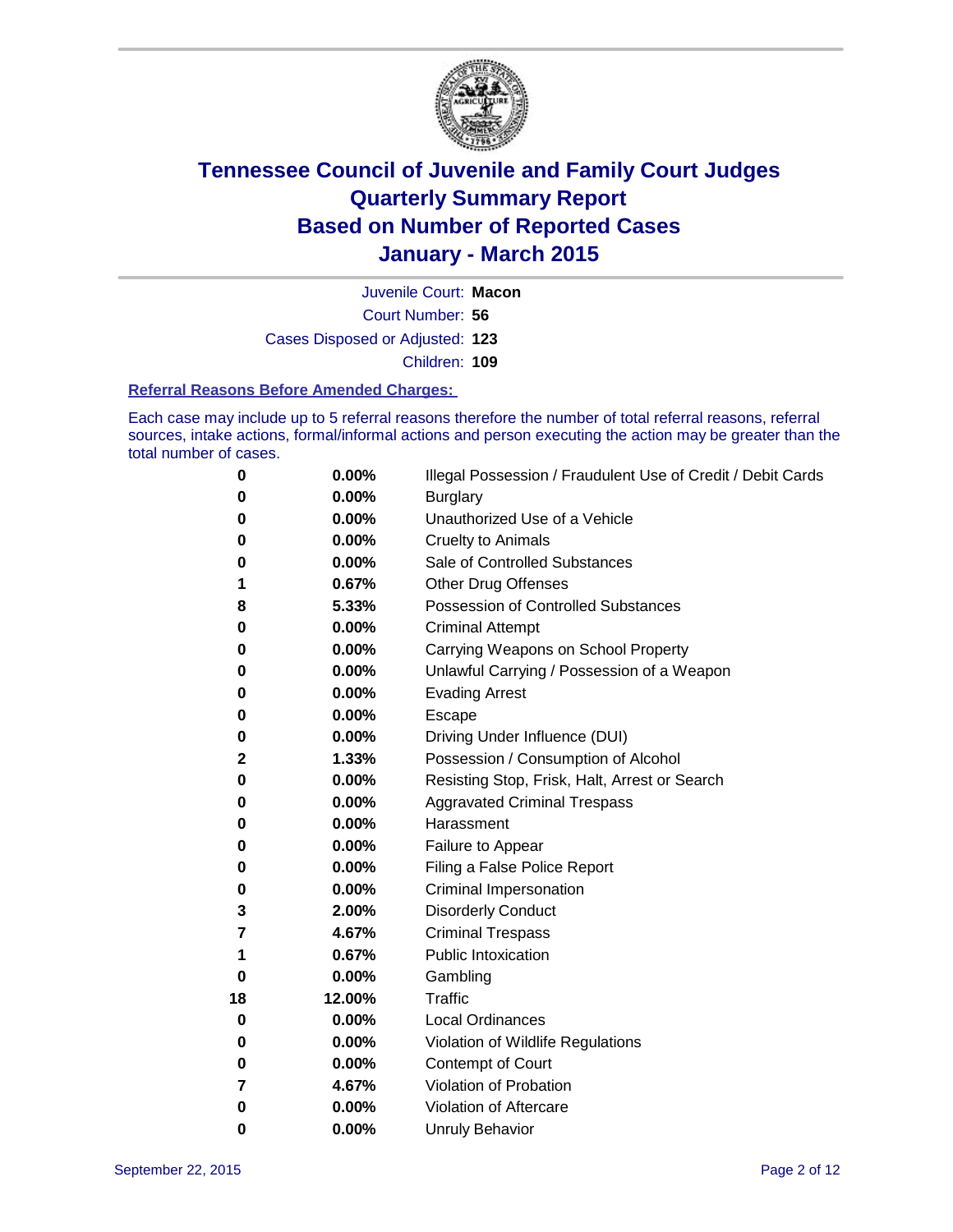

Court Number: **56** Juvenile Court: **Macon** Cases Disposed or Adjusted: **123** Children: **109**

#### **Referral Reasons Before Amended Charges:**

Each case may include up to 5 referral reasons therefore the number of total referral reasons, referral sources, intake actions, formal/informal actions and person executing the action may be greater than the total number of cases.

| 10  | 6.67%   | Truancy                               |
|-----|---------|---------------------------------------|
| 3   | 2.00%   | In-State Runaway                      |
| 0   | 0.00%   | Out-of-State Runaway                  |
|     | 0.67%   | Possession of Tobacco Products        |
| 0   | 0.00%   | Violation of a Valid Court Order      |
| 0   | 0.00%   | <b>Violation of Curfew</b>            |
| 0   | 0.00%   | <b>Sexually Abused Child</b>          |
| 0   | 0.00%   | <b>Physically Abused Child</b>        |
| 60  | 40.00%  | Dependency / Neglect                  |
|     | 0.67%   | <b>Termination of Parental Rights</b> |
| 0   | 0.00%   | Violation of Pretrial Diversion       |
| 0   | 0.00%   | Violation of Informal Adjustment      |
| 0   | 0.00%   | <b>Judicial Review</b>                |
| 0   | 0.00%   | <b>Administrative Review</b>          |
| 0   | 0.00%   | <b>Foster Care Review</b>             |
| 0   | 0.00%   | Custody                               |
| 0   | 0.00%   | Visitation                            |
| 0   | 0.00%   | Paternity / Legitimation              |
| 0   | 0.00%   | Child Support                         |
| 0   | 0.00%   | <b>Request for Medical Treatment</b>  |
| 0   | 0.00%   | <b>Consent to Marry</b>               |
| 0   | 0.00%   | Other                                 |
| 150 | 100.00% | <b>Total Referrals</b>                |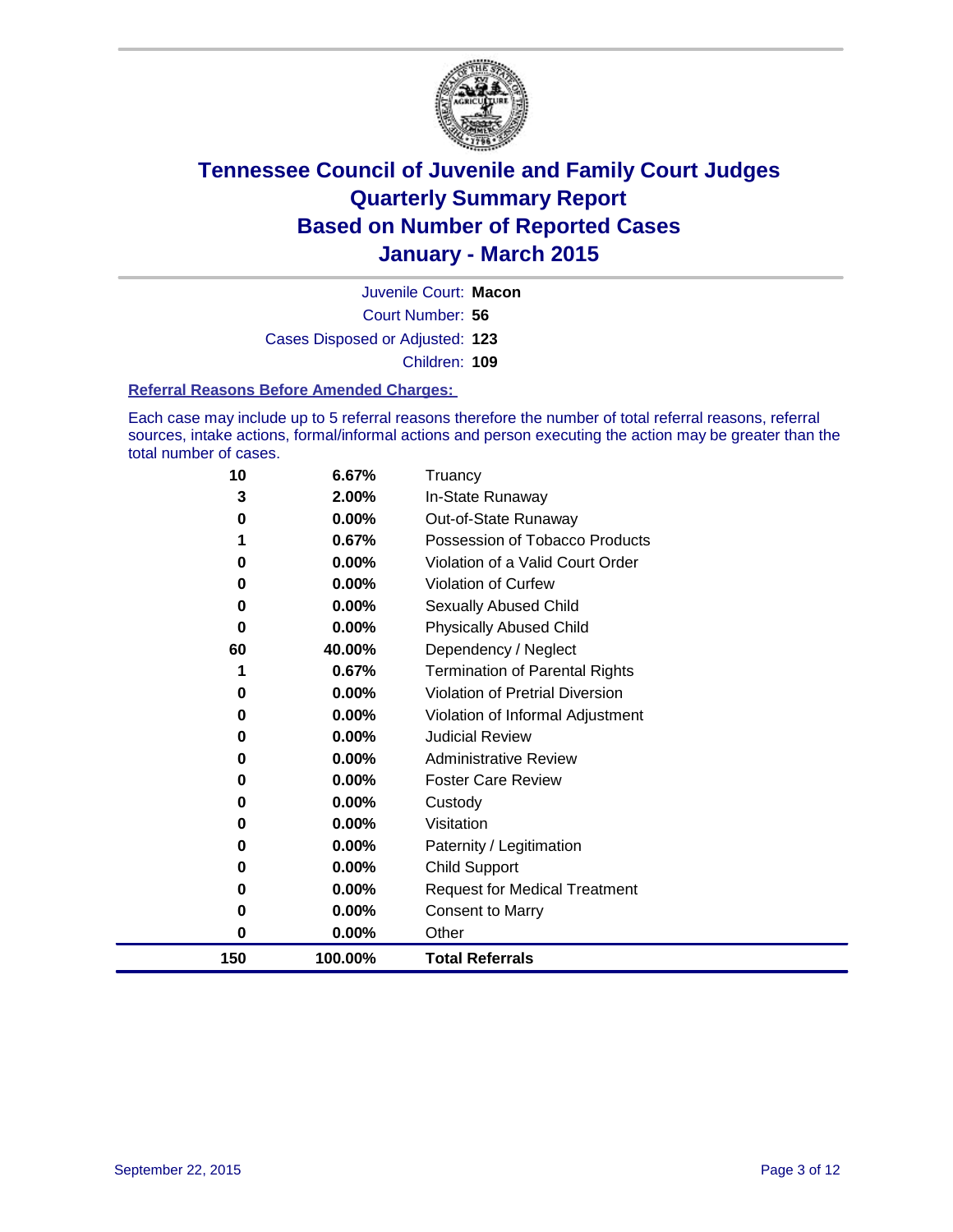

|                            |                                 | Juvenile Court: Macon |  |  |  |
|----------------------------|---------------------------------|-----------------------|--|--|--|
|                            | Court Number: 56                |                       |  |  |  |
|                            | Cases Disposed or Adjusted: 123 |                       |  |  |  |
|                            | Children: 109                   |                       |  |  |  |
| <b>Referral Sources: 1</b> |                                 |                       |  |  |  |
| 70                         | 46.67%                          | Law Enforcement       |  |  |  |
| 2                          | 1.33%                           | Parents               |  |  |  |
| O                          | $0.00\%$                        | <b>Relatives</b>      |  |  |  |

| 150          | 100.00%  | <b>Total Referral Sources</b>     |
|--------------|----------|-----------------------------------|
| 0            | 0.00%    | Other                             |
| 0            | $0.00\%$ | Unknown                           |
| 0            | 0.00%    | Hospital                          |
| 0            | 0.00%    | Child & Parent                    |
| 0            | $0.00\%$ | Victim                            |
| 0            | 0.00%    | <b>Other Court</b>                |
| 0            | 0.00%    | Social Agency                     |
| 4            | 2.67%    | <b>Court Staff</b>                |
| 0            | 0.00%    | <b>District Attorney's Office</b> |
| $\mathbf{2}$ | 1.33%    | <b>Other State Department</b>     |
| 62           | 41.33%   | <b>DCS</b>                        |
| 0            | 0.00%    | <b>CSA</b>                        |
| 10           | 6.67%    | School                            |
| 0            | 0.00%    | Self                              |
| 0            | 0.00%    | <b>Relatives</b>                  |

### **Age of Child at Referral: 2**

| 109 | 100.00%  | <b>Total Child Count</b> |
|-----|----------|--------------------------|
| 0   | $0.00\%$ | <b>Unknown</b>           |
| 0   | $0.00\%$ | Ages 19 and Over         |
| 18  | 16.51%   | Ages 17 through 18       |
| 29  | 26.61%   | Ages 15 through 16       |
| 13  | 11.93%   | Ages 13 through 14       |
| 3   | 2.75%    | Ages 11 through 12       |
| 46  | 42.20%   | Ages 10 and Under        |
|     |          |                          |

<sup>1</sup> If different than number of Referral Reasons (150), verify accuracy of your court's data.

One child could be counted in multiple categories, verify accuracy of your court's data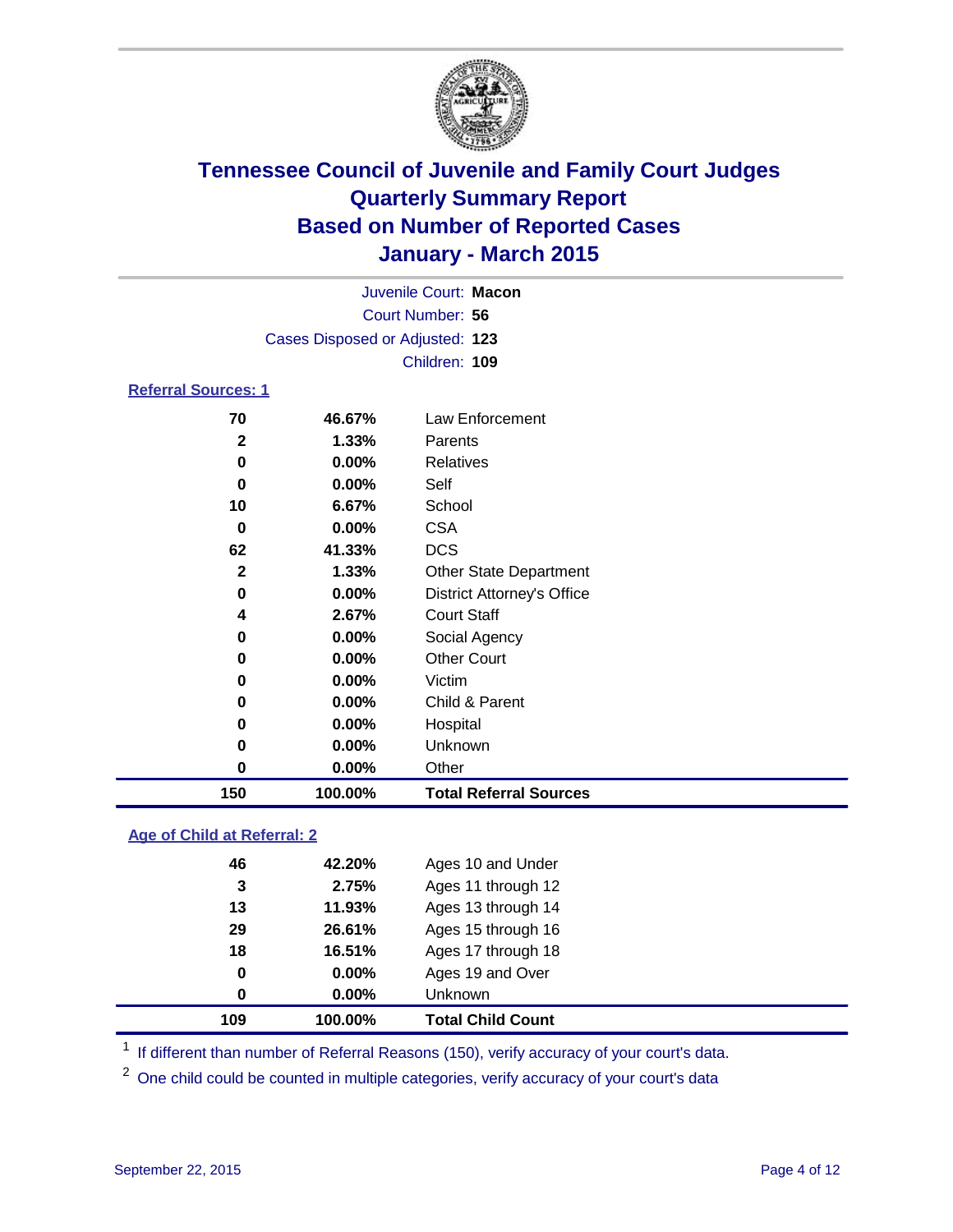

| Juvenile Court: Macon                   |                                 |                          |  |  |
|-----------------------------------------|---------------------------------|--------------------------|--|--|
|                                         | Court Number: 56                |                          |  |  |
|                                         | Cases Disposed or Adjusted: 123 |                          |  |  |
|                                         |                                 | Children: 109            |  |  |
| Sex of Child: 1                         |                                 |                          |  |  |
| 63                                      | 57.80%                          | Male                     |  |  |
| 46                                      | 42.20%                          | Female                   |  |  |
| $\mathbf 0$                             | 0.00%                           | Unknown                  |  |  |
| 109                                     | 100.00%                         | <b>Total Child Count</b> |  |  |
| <b>Race of Child: 1</b>                 |                                 |                          |  |  |
| 109                                     | 100.00%                         | White                    |  |  |
| $\bf{0}$                                | 0.00%                           | African American         |  |  |
| 0                                       | 0.00%                           | Native American          |  |  |
| 0                                       | 0.00%                           | Asian                    |  |  |
| 0                                       | 0.00%                           | Mixed                    |  |  |
| $\mathbf 0$                             | 0.00%                           | Unknown                  |  |  |
| 109                                     | 100.00%                         | <b>Total Child Count</b> |  |  |
| <b>Hispanic Origin: 1</b>               |                                 |                          |  |  |
| 9                                       | 8.26%                           | Yes                      |  |  |
| 100                                     | 91.74%                          | <b>No</b>                |  |  |
| $\mathbf 0$                             | 0.00%                           | Unknown                  |  |  |
| 109                                     | 100.00%                         | <b>Total Child Count</b> |  |  |
| <b>School Enrollment of Children: 1</b> |                                 |                          |  |  |
| 85                                      | 77.98%                          | Yes                      |  |  |
| 24                                      | 22.02%                          | No                       |  |  |
| $\bf{0}$                                | 0.00%                           | Unknown                  |  |  |
| 109                                     | 100.00%                         | <b>Total Child Count</b> |  |  |

One child could be counted in multiple categories, verify accuracy of your court's data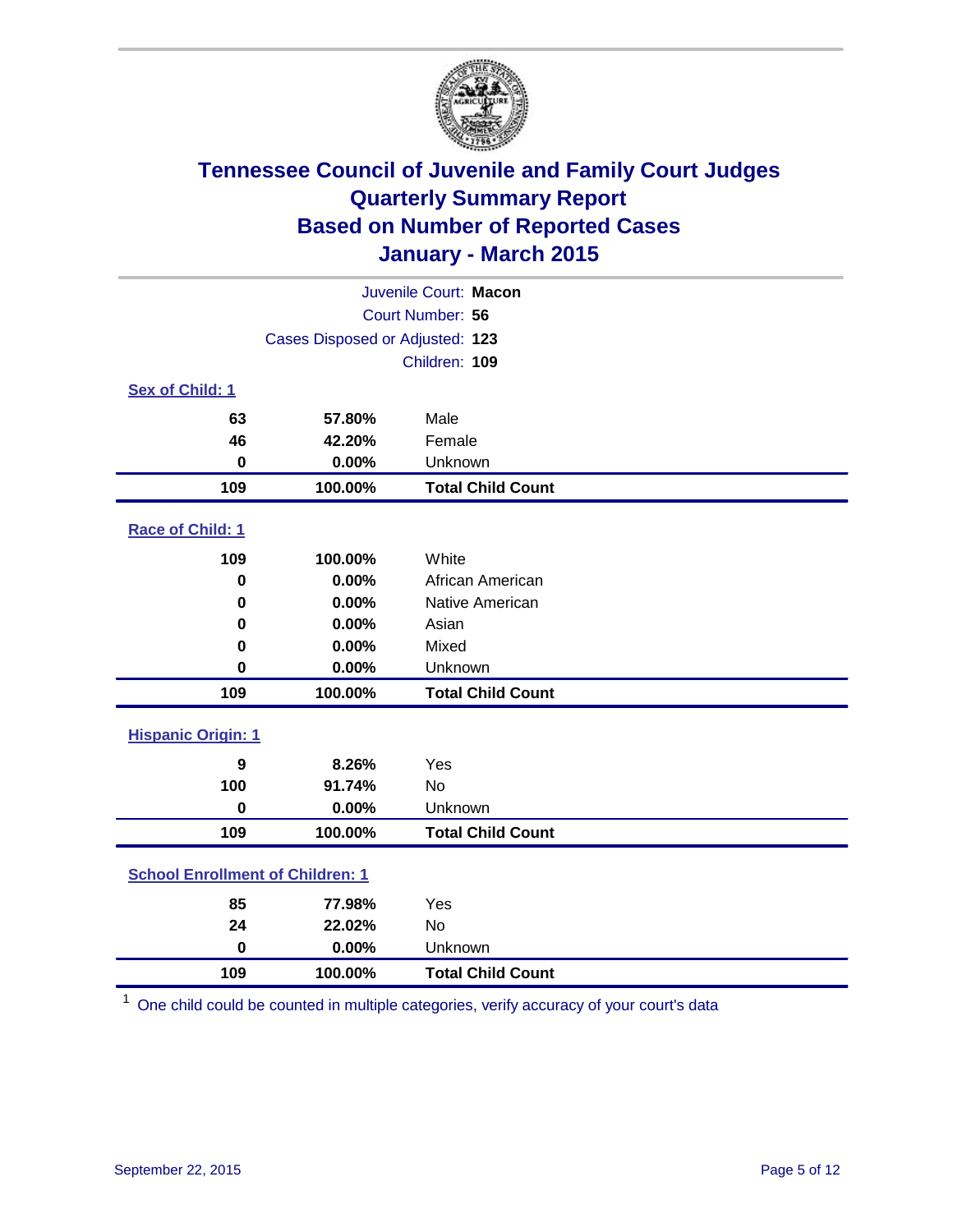

| Juvenile Court: Macon                                     |          |                              |  |  |  |  |
|-----------------------------------------------------------|----------|------------------------------|--|--|--|--|
| Court Number: 56                                          |          |                              |  |  |  |  |
| Cases Disposed or Adjusted: 123                           |          |                              |  |  |  |  |
|                                                           |          | Children: 109                |  |  |  |  |
| <b>Living Arrangement of Child at Time of Referral: 1</b> |          |                              |  |  |  |  |
| 23                                                        | 21.10%   | With Both Biological Parents |  |  |  |  |
| 1                                                         | $0.92\%$ | With Father and Stepmother   |  |  |  |  |
| 0                                                         | $0.00\%$ | With Mother and Stepfather   |  |  |  |  |
| 33                                                        | 30.28%   | <b>With Mother</b>           |  |  |  |  |
| 4                                                         | $3.67\%$ | With Father                  |  |  |  |  |
| 37                                                        | 33.94%   | <b>With Relatives</b>        |  |  |  |  |
| 0                                                         | $0.00\%$ | With Adoptive Parents        |  |  |  |  |
| 9                                                         | 8.26%    | With Foster Family           |  |  |  |  |
| 0                                                         | $0.00\%$ | In a Group Home              |  |  |  |  |
| 0                                                         | $0.00\%$ | In a Residential Center      |  |  |  |  |
| $\mathbf{2}$                                              | 1.83%    | In an Institution            |  |  |  |  |
| 0                                                         | $0.00\%$ | Independent                  |  |  |  |  |

|     | $0.00\%$ | Other                    |
|-----|----------|--------------------------|
| 109 | 100.00%  | <b>Total Child Count</b> |

### **Type of Detention: 2**

| 123 | 100.00%  | <b>Total Detention Count</b> |
|-----|----------|------------------------------|
| 0   | $0.00\%$ | Other                        |
| 123 | 100.00%  | Does Not Apply               |
| 0   | $0.00\%$ | Unknown                      |
| 0   | $0.00\%$ | <b>Psychiatric Hospital</b>  |
| 0   | $0.00\%$ | Jail - No Separation         |
| 0   | $0.00\%$ | Jail - Partial Separation    |
| 0   | $0.00\%$ | Jail - Complete Separation   |
| 0   | $0.00\%$ | Juvenile Detention Facility  |
| 0   | $0.00\%$ | Non-Secure Placement         |

<sup>1</sup> One child could be counted in multiple categories, verify accuracy of your court's data

If different than number of Cases (123) verify accuracy of your court's data.

**0.00%** Unknown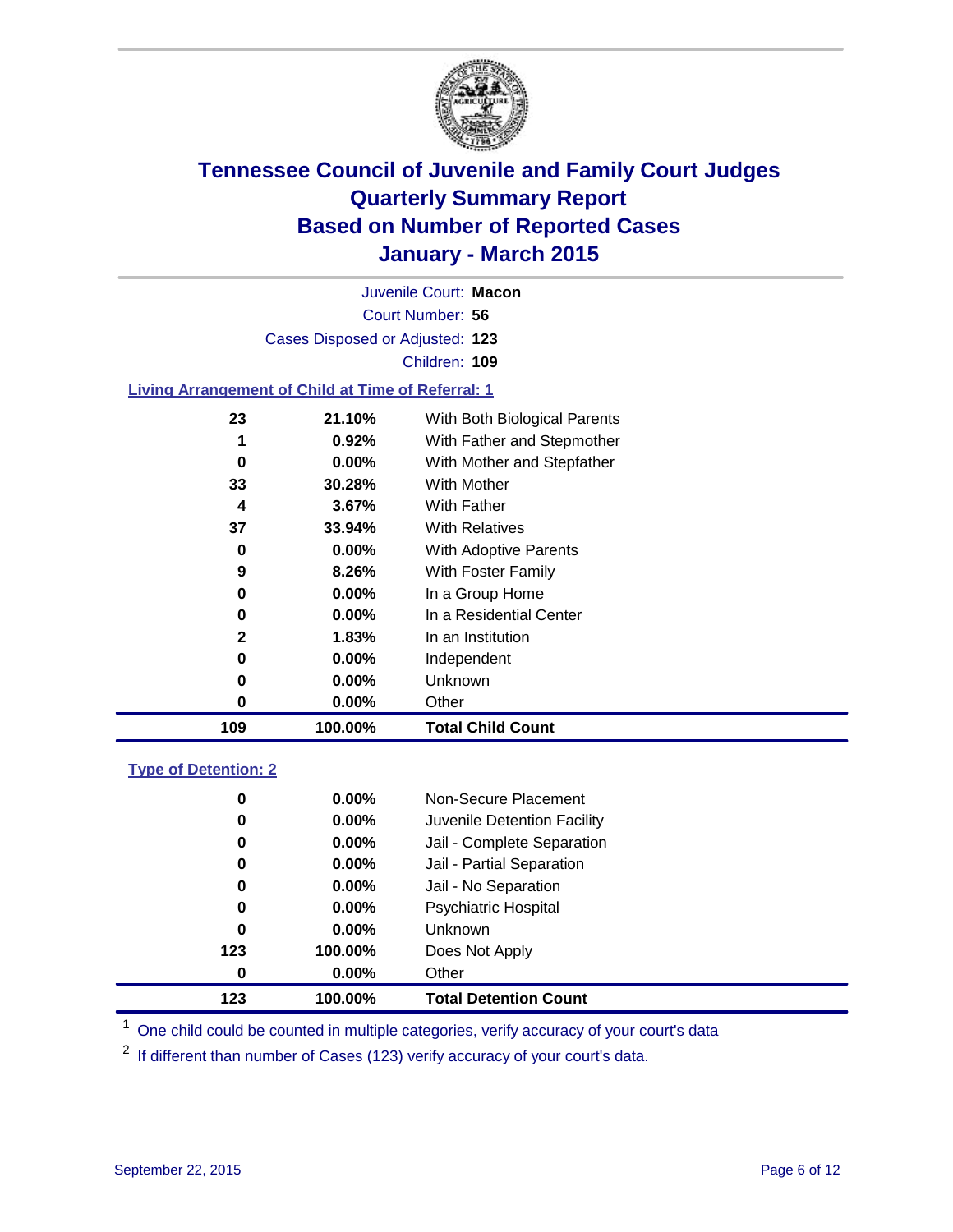

|                                                    | Juvenile Court: Macon           |                                      |  |  |  |
|----------------------------------------------------|---------------------------------|--------------------------------------|--|--|--|
|                                                    | Court Number: 56                |                                      |  |  |  |
|                                                    | Cases Disposed or Adjusted: 123 |                                      |  |  |  |
|                                                    |                                 | Children: 109                        |  |  |  |
| <b>Placement After Secure Detention Hearing: 1</b> |                                 |                                      |  |  |  |
| 0                                                  | $0.00\%$                        | Returned to Prior Living Arrangement |  |  |  |
| 0                                                  | 0.00%                           | Juvenile Detention Facility          |  |  |  |
| 0                                                  | 0.00%                           | Jail                                 |  |  |  |
| 0                                                  | 0.00%                           | Shelter / Group Home                 |  |  |  |
| $\bf{0}$                                           | 0.00%                           | <b>Foster Family Home</b>            |  |  |  |
| 0                                                  | 0.00%                           | <b>Psychiatric Hospital</b>          |  |  |  |
| 0                                                  | 0.00%                           | Unknown                              |  |  |  |
| 123                                                | 100.00%                         | Does Not Apply                       |  |  |  |
| 0                                                  | 0.00%                           | Other                                |  |  |  |
| 123                                                | 100.00%                         | <b>Total Placement Count</b>         |  |  |  |
| <b>Intake Actions: 2</b>                           |                                 |                                      |  |  |  |
| 148                                                | 98.67%                          | <b>Petition Filed</b>                |  |  |  |
| $\bf{0}$                                           | 0.00%                           | <b>Motion Filed</b>                  |  |  |  |
| $\mathbf{2}$                                       | 1.33%                           | <b>Citation Processed</b>            |  |  |  |
| $\bf{0}$                                           | 0.00%                           | Notification of Paternity Processed  |  |  |  |
| $\bf{0}$                                           | 0.00%                           | Scheduling of Judicial Review        |  |  |  |
| 0                                                  | 0.00%                           | Scheduling of Administrative Review  |  |  |  |
| 0                                                  | 0.00%                           | Scheduling of Foster Care Review     |  |  |  |
| 0                                                  | 0.00%                           | Unknown                              |  |  |  |
| 0                                                  | 0.00%                           | Does Not Apply                       |  |  |  |
| $\bf{0}$                                           | 0.00%                           | Other                                |  |  |  |
| 150                                                | 100.00%                         | <b>Total Intake Count</b>            |  |  |  |

<sup>1</sup> If different than number of Cases (123) verify accuracy of your court's data.

If different than number of Referral Reasons (150), verify accuracy of your court's data.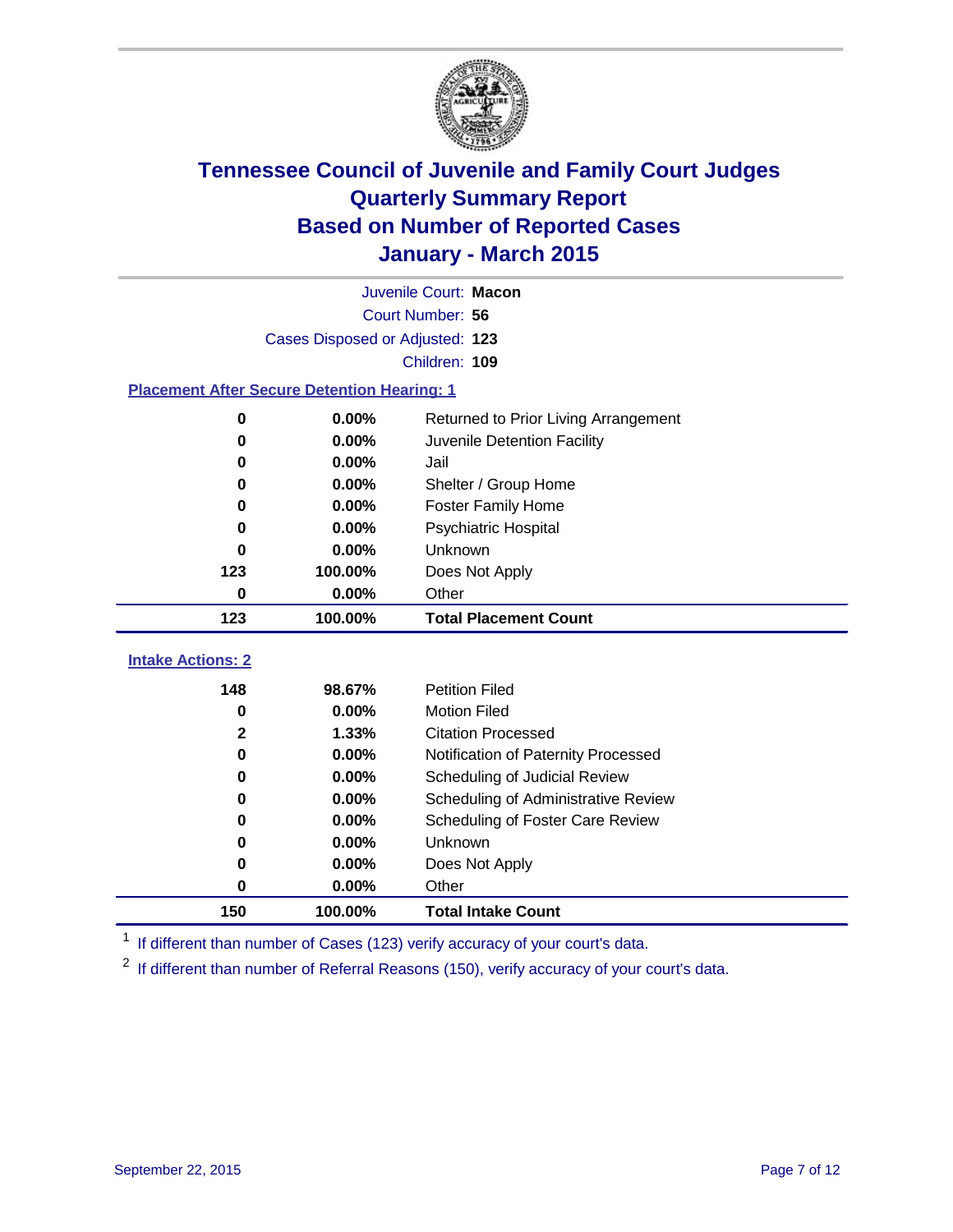

Court Number: **56** Juvenile Court: **Macon** Cases Disposed or Adjusted: **123** Children: **109**

### **Last Grade Completed by Child: 1**

| 109               | 100.00%        | <b>Total Child Count</b> |
|-------------------|----------------|--------------------------|
| 0                 | 0.00%          | Other                    |
| 0                 | 0.00%          | Unknown                  |
| $\bf{0}$          | 0.00%          | Never Attended School    |
| 0                 | 0.00%          | Graduated                |
| 1                 | 0.92%          | <b>GED</b>               |
| $\pmb{0}$         | 0.00%          | Non-Graded Special Ed    |
| 0                 | 0.00%          | 12th Grade               |
| 19                | 17.43%         | 11th Grade               |
| 21                | 19.27%         | 10th Grade               |
| $\mathbf 0$       | 0.00%          | 9th Grade                |
| $\mathbf 0$<br>10 | 0.00%<br>9.17% | 8th Grade<br>9th Grade   |
| 10                | 9.17%          | 8th Grade                |
| $\mathbf 0$       | 0.00%          | 7th Grade                |
| 1                 | 0.92%          | 7th Grade                |
| 0                 | 0.00%          | 6th Grade                |
| $\bf{0}$          | 0.00%          | 6th Grade                |
| 0                 | 0.00%          | 5th Grade                |
| 4                 | 3.67%          | 5th Grade                |
| 0                 | 0.00%          | 4th Grade                |
| 3                 | 2.75%          | 4th Grade                |
| $\pmb{0}$         | 0.00%          | 3rd Grade                |
| 8                 | 7.34%          | 3rd Grade                |
| $\mathbf 0$       | 0.00%          | 2nd Grade                |
| 1                 | 0.92%          | 2nd Grade                |
| 0                 | 0.00%          | 1st Grade                |
| 8                 | 7.34%          | 1st Grade                |
| 0                 | 0.00%          | Kindergarten             |
| $\bf{0}$          | 0.00%          | Preschool                |
| 23                | 21.10%         | Too Young for School     |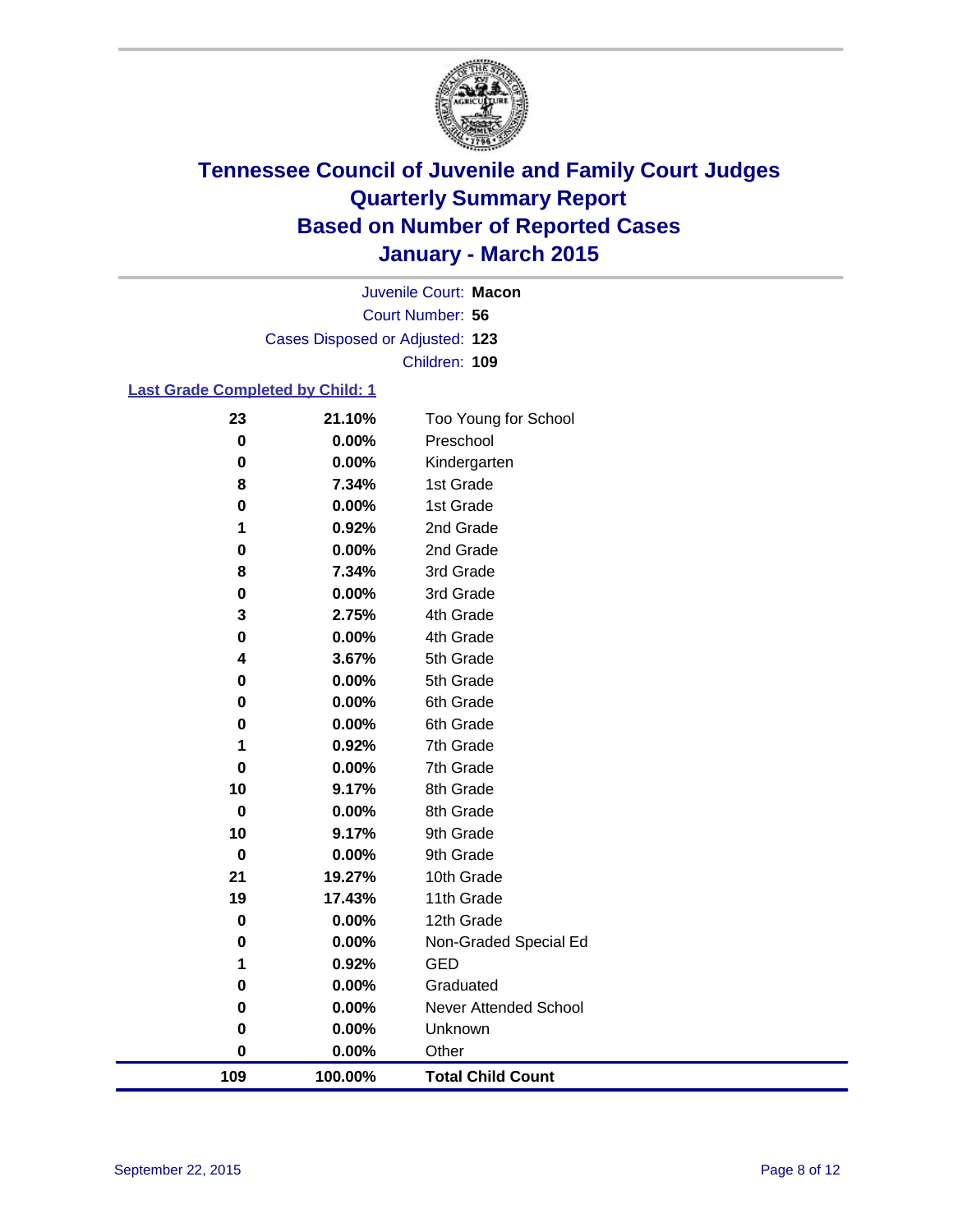

| Juvenile Court: Macon                                                                               |                                 |                          |  |  |
|-----------------------------------------------------------------------------------------------------|---------------------------------|--------------------------|--|--|
|                                                                                                     |                                 | Court Number: 56         |  |  |
|                                                                                                     | Cases Disposed or Adjusted: 123 |                          |  |  |
| Children: 109                                                                                       |                                 |                          |  |  |
| <b>Enrolled in Special Education: 1</b>                                                             |                                 |                          |  |  |
| $\mathbf{2}$                                                                                        | 1.83%                           | Yes                      |  |  |
| 107                                                                                                 | 98.17%                          | No                       |  |  |
| 0                                                                                                   | $0.00\%$                        | <b>Unknown</b>           |  |  |
| 109                                                                                                 | 100.00%                         | <b>Total Child Count</b> |  |  |
| $\frac{1}{2}$ One objet could be counted in multiple estegation verify assumed of your courtle data |                                 |                          |  |  |

<sup>1</sup> One child could be counted in multiple categories, verify accuracy of your court's data

| 150<br>0 | 100.00%<br>0.00% | Judge<br>Magistrate       |
|----------|------------------|---------------------------|
| 0        | $0.00\%$         | <b>YSO</b>                |
| 0        | $0.00\%$         | Other                     |
| 0        | $0.00\%$         | Unknown                   |
| 150      | 100.00%          | <b>Total Action Count</b> |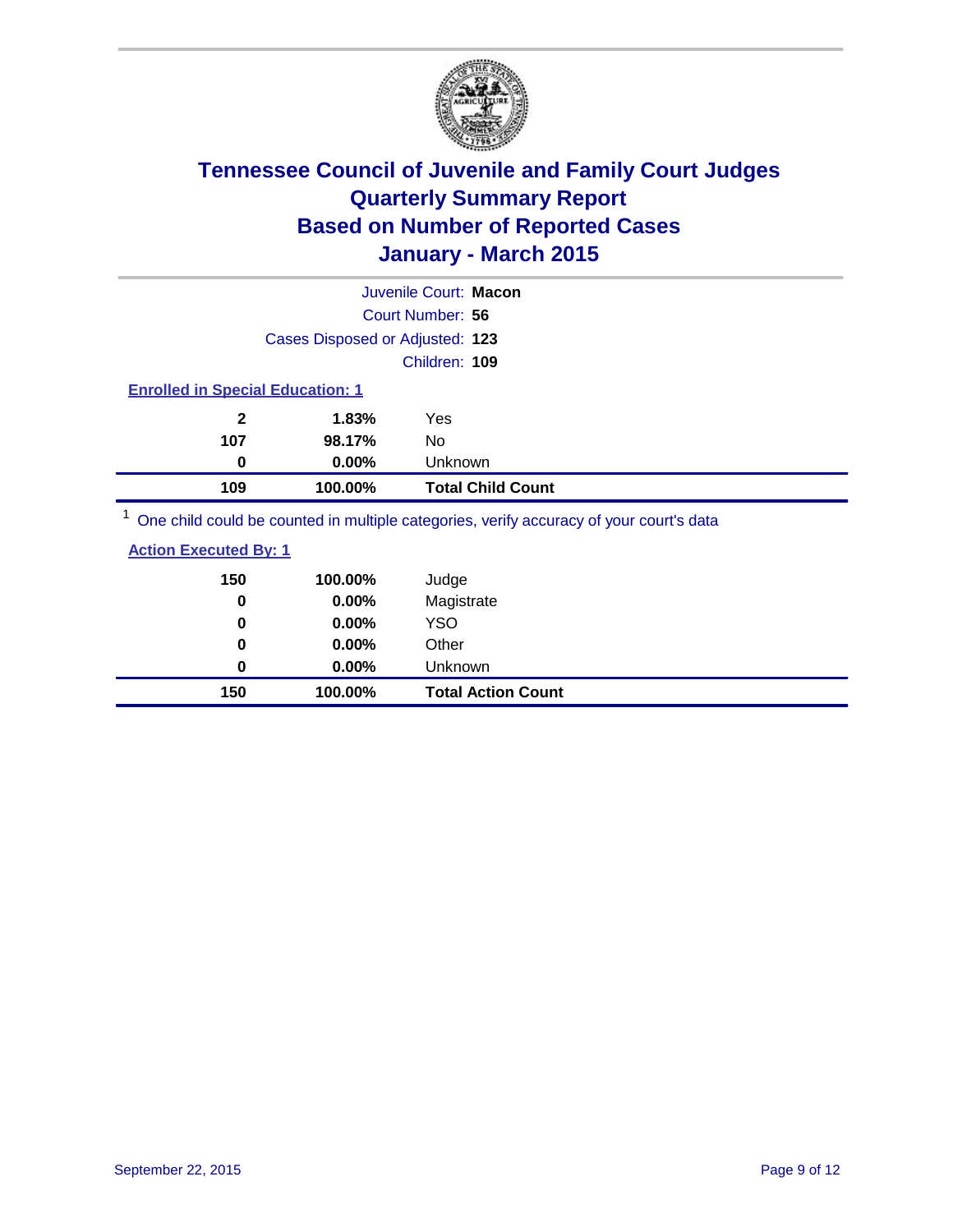

Court Number: **56** Juvenile Court: **Macon** Cases Disposed or Adjusted: **123** Children: **109**

### **Formal / Informal Actions: 1**

| 27  | 18.00%   | Dismissed                                        |
|-----|----------|--------------------------------------------------|
| 0   | $0.00\%$ | Retired / Nolle Prosequi                         |
| 24  | 16.00%   | <b>Complaint Substantiated Delinquent</b>        |
| 7   | 4.67%    | <b>Complaint Substantiated Status Offender</b>   |
| 3   | 2.00%    | <b>Complaint Substantiated Dependent/Neglect</b> |
| 0   | $0.00\%$ | <b>Complaint Substantiated Abused</b>            |
| 0   | $0.00\%$ | <b>Complaint Substantiated Mentally III</b>      |
| 0   | $0.00\%$ | Informal Adjustment                              |
| 0   | $0.00\%$ | <b>Pretrial Diversion</b>                        |
| 0   | $0.00\%$ | <b>Transfer to Adult Court Hearing</b>           |
| 0   | $0.00\%$ | Charges Cleared by Transfer to Adult Court       |
| 10  | 6.67%    | Special Proceeding                               |
| 0   | $0.00\%$ | <b>Review Concluded</b>                          |
| 79  | 52.67%   | Case Held Open                                   |
| 0   | $0.00\%$ | Other                                            |
| 0   | $0.00\%$ | <b>Unknown</b>                                   |
| 150 | 100.00%  | <b>Total Action Count</b>                        |

<sup>1</sup> If different than number of Referral Reasons (150), verify accuracy of your court's data.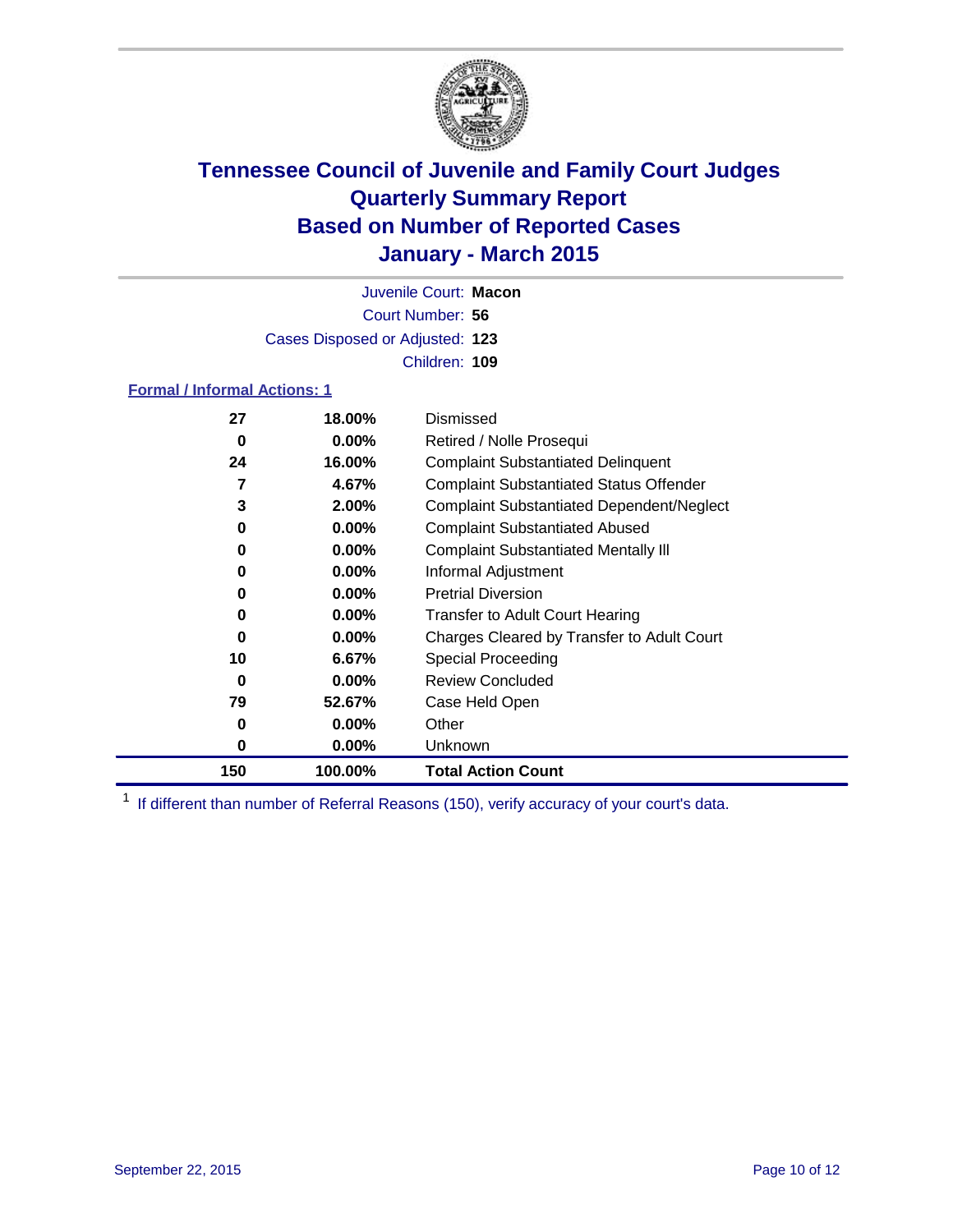

|                       |                                 | Juvenile Court: Macon                                 |
|-----------------------|---------------------------------|-------------------------------------------------------|
|                       |                                 | Court Number: 56                                      |
|                       | Cases Disposed or Adjusted: 123 |                                                       |
|                       |                                 | Children: 109                                         |
| <b>Case Outcomes:</b> |                                 | There can be multiple outcomes for one child or case. |
| 16                    | 5.95%                           | <b>Case Dismissed</b>                                 |
| 1                     | 0.37%                           | Case Retired or Nolle Prosequi                        |
| 0                     | 0.00%                           | Warned / Counseled                                    |
| 80                    | 29.74%                          | Held Open For Review                                  |
| 13                    | 4.83%                           | Supervision / Probation to Juvenile Court             |
| 1                     | 0.37%                           | <b>Probation to Parents</b>                           |
| 0                     | 0.00%                           | Referral to Another Entity for Supervision / Service  |
| 0                     | 0.00%                           | Referred for Mental Health Counseling                 |
| 0                     | 0.00%                           | Referred for Alcohol and Drug Counseling              |
| 4                     | 1.49%                           | <b>Referred to Alternative School</b>                 |
| 0                     | 0.00%                           | Referred to Private Child Agency                      |
| 5                     | 1.86%                           | Referred to Defensive Driving School                  |
| 0                     | 0.00%                           | Referred to Alcohol Safety School                     |
| 0                     | 0.00%                           | Referred to Juvenile Court Education-Based Program    |
| 6                     | 2.23%                           | Driver's License Held Informally                      |
| 0                     | 0.00%                           | <b>Voluntary Placement with DMHMR</b>                 |
| 0                     | 0.00%                           | <b>Private Mental Health Placement</b>                |
| 0                     | 0.00%                           | <b>Private MR Placement</b>                           |
| 0                     | 0.00%                           | Placement with City/County Agency/Facility            |
| 0                     | 0.00%                           | Placement with Relative / Other Individual            |
| 30                    | 11.15%                          | Fine                                                  |
| 0                     | 0.00%                           | <b>Public Service</b>                                 |
| 5                     | 1.86%                           | Restitution                                           |
| 0                     | 0.00%                           | <b>Runaway Returned</b>                               |
| 13                    | 4.83%                           | No Contact Order                                      |
| 0                     | 0.00%                           | Injunction Other than No Contact Order                |
| 0                     | 0.00%                           | <b>House Arrest</b>                                   |
| 0                     | 0.00%                           | <b>Court Defined Curfew</b>                           |
| 0                     | 0.00%                           | Dismissed from Informal Adjustment                    |
| 0                     | 0.00%                           | <b>Dismissed from Pretrial Diversion</b>              |
| 0                     | 0.00%                           | Released from Probation                               |
| 0                     | 0.00%                           | <b>Transferred to Adult Court</b>                     |
|                       | 0.37%                           | <b>DMHMR Involuntary Commitment</b>                   |
| 0                     | $0.00\%$                        | <b>DCS Commitment - Determinate</b>                   |